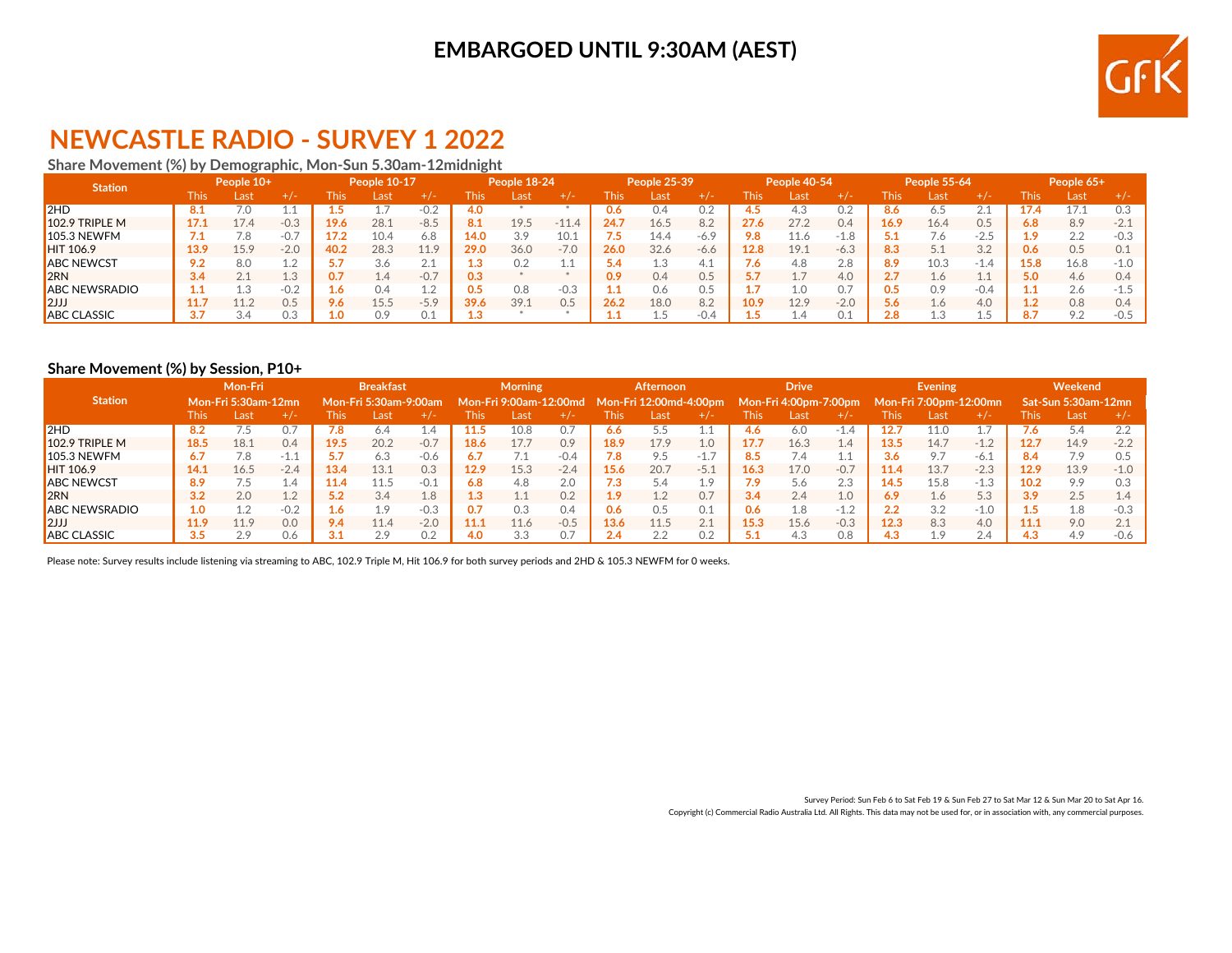## **EMBARGOED UNTIL 9:30AM (AEST)**



# **NEWCASTLE RADIO - SURVEY 1 2022**

### **Cumulative Audience (000's) by Demographic, Mon-Sun 5.30am-12midnight**

| <b>Station</b>       | People 10+  |      | <b>People 10-17</b> |             | People 18-24 |       |      | <b>People 25-39</b> |       |             | People 40-54 |       |      | <b>People 55-64</b> |       |             | People 65+ |       |             |      |       |
|----------------------|-------------|------|---------------------|-------------|--------------|-------|------|---------------------|-------|-------------|--------------|-------|------|---------------------|-------|-------------|------------|-------|-------------|------|-------|
|                      | <b>This</b> | Last | $+/-$               | <b>This</b> | Last         | $+/-$ | This | Last                | $+/-$ | <b>This</b> | Last         | $+/-$ | This | Last                | $+/-$ | <b>This</b> | Last       | $+/-$ | <b>This</b> | Last | $+/-$ |
| 2HD                  | 50          |      |                     |             |              |       |      |                     |       |             |              |       |      |                     |       |             |            |       |             |      |       |
| $102.9$ TRIPLE M     | 155         | 144  |                     |             |              | -3    |      | 12                  |       | 34          | 32           |       | 44   | 37                  |       | 28          | 25         |       |             | 19   |       |
| $105.3$ NEWFM        | 116         | 107  |                     |             |              |       |      |                     |       | າາ<br>∠∠    | 35           | -15   | 28   | 20                  |       |             |            |       |             |      |       |
| HIT 106.9            | 165         | 158  |                     | $^{\circ}$  |              |       | 30   | 24                  |       | 53          | 61           | -8    | 32   | 38                  | $-6$  |             |            |       |             |      |       |
| <b>ABC NEWCST</b>    | 90          | 76   |                     |             |              |       |      |                     |       |             |              |       |      |                     |       |             |            |       |             | 36   |       |
| l2RN                 | 33          | 20   | 1 <sup>c</sup>      |             |              |       |      |                     |       |             |              |       |      |                     |       |             |            |       |             |      |       |
| <b>ABC NEWSRADIO</b> | 26          | 30   |                     |             |              |       |      |                     |       |             |              |       |      |                     |       |             |            |       |             |      |       |
| 2                    | 133         | 113  | 20                  |             |              |       |      | 24                  |       | 50          | 39           |       | 27   | つに                  |       |             |            |       |             |      |       |
| <b>ABC CLASSIC</b>   | 30          | つに   |                     |             |              | - 2   |      |                     |       |             |              |       |      |                     |       |             |            |       |             | 10   |       |
| Total                | 505         | 494  |                     |             |              |       |      | 47                  |       | 113         |              |       | 107  | 104                 |       |             |            |       | 109         | 107  |       |

#### **Cumulative Audience (000's) by Session, P10+ [Potential: 532]**

|                      | Mon-Fri             |      |       | <b>Breakfast</b> |                       |       | <b>Morning</b> |                                               |       | Afternoon   |      |          | <b>Drive</b> |                       |       | <b>Evening</b> |                        |       | Weekend |                     |     |
|----------------------|---------------------|------|-------|------------------|-----------------------|-------|----------------|-----------------------------------------------|-------|-------------|------|----------|--------------|-----------------------|-------|----------------|------------------------|-------|---------|---------------------|-----|
| <b>Station</b>       | Mon-Fri 5:30am-12mn |      |       |                  | Mon-Fri 5:30am-9:00am |       |                | Mon-Fri 9:00am-12:00md Mon-Fri 12:00md-4:00pm |       |             |      |          |              | Mon-Fri 4:00pm-7:00pm |       |                | Mon-Fri 7:00pm-12:00mn |       |         | Sat-Sun 5:30am-12mn |     |
|                      | <b>This</b>         | Last | $+/-$ | This             | Last                  | $+/-$ | This           | Last                                          | $+/-$ | <b>This</b> | Last | $+/-$    | This         | Last                  | $+/-$ | <b>This</b>    | Last                   | $+/-$ | This    | Last                | +/- |
| 2HD                  | 44                  | 46.  |       |                  |                       |       | 28             | 33                                            |       | 24          | 24   |          | 14           |                       |       |                |                        |       |         |                     |     |
| $102.9$ TRIPLE M     | 141                 | 133  |       | 98               | 84                    | 14    |                | 63                                            |       |             | 74   |          | 66           |                       |       | 29             | 29                     |       |         | 84                  |     |
| $105.3$ NEWFM        | 95                  | 93   |       | 52               | 46                    |       | 42             | 43                                            |       | 46          | 53   |          | 40           | 34                    |       |                |                        |       |         | 56                  |     |
| HIT 106.9            | 152                 | 143  |       | 96               | 75                    | 21    | 70             | 72                                            | $-7$  | 93          | 105  | $-12$    | 82           | 67                    | 15    | 28             | 20                     | 8     | 104     | 94                  |     |
| <b>JABC NEWCST</b>   |                     | 66.  |       | 54               | 44                    | 10    | 35             | 27                                            |       | 39          | 36   |          | 29           |                       |       |                |                        |       |         | 56                  |     |
| 2RN                  | 27                  | 16   |       |                  |                       |       |                |                                               |       | 13          |      |          |              |                       |       |                |                        |       |         | 14                  |     |
| <b>ABC NEWSRADIO</b> | 21                  | つら   |       |                  |                       |       |                |                                               |       |             |      |          |              |                       | п.    |                |                        |       |         |                     |     |
| $\mathsf{I2JJ}$      | 118                 | 103  | 15    | 69               | 59                    | 10    | 53             | 49                                            |       | 66          | 55   |          | 67           | 63                    | Δ     | 30             | 21                     |       | 87      | 68                  |     |
| <b>ABC CLASSIC</b>   | 27                  | 22   |       |                  |                       |       |                |                                               |       |             |      |          |              |                       |       |                |                        |       |         | 18                  |     |
| <b>T</b> otal        | 483                 | 473  |       | 383              | 334                   | 49    | 320            | 314                                           |       | 343         | 349  | $-\circ$ | 300          | 290                   | 10    | 145            | 121                    | 24    | 411     | 390                 |     |

Please note: Survey results include listening via streaming to ABC, 102.9 Triple M, Hit 106.9 for both survey periods and 2HD & 105.3 NEWFM for 0 weeks.